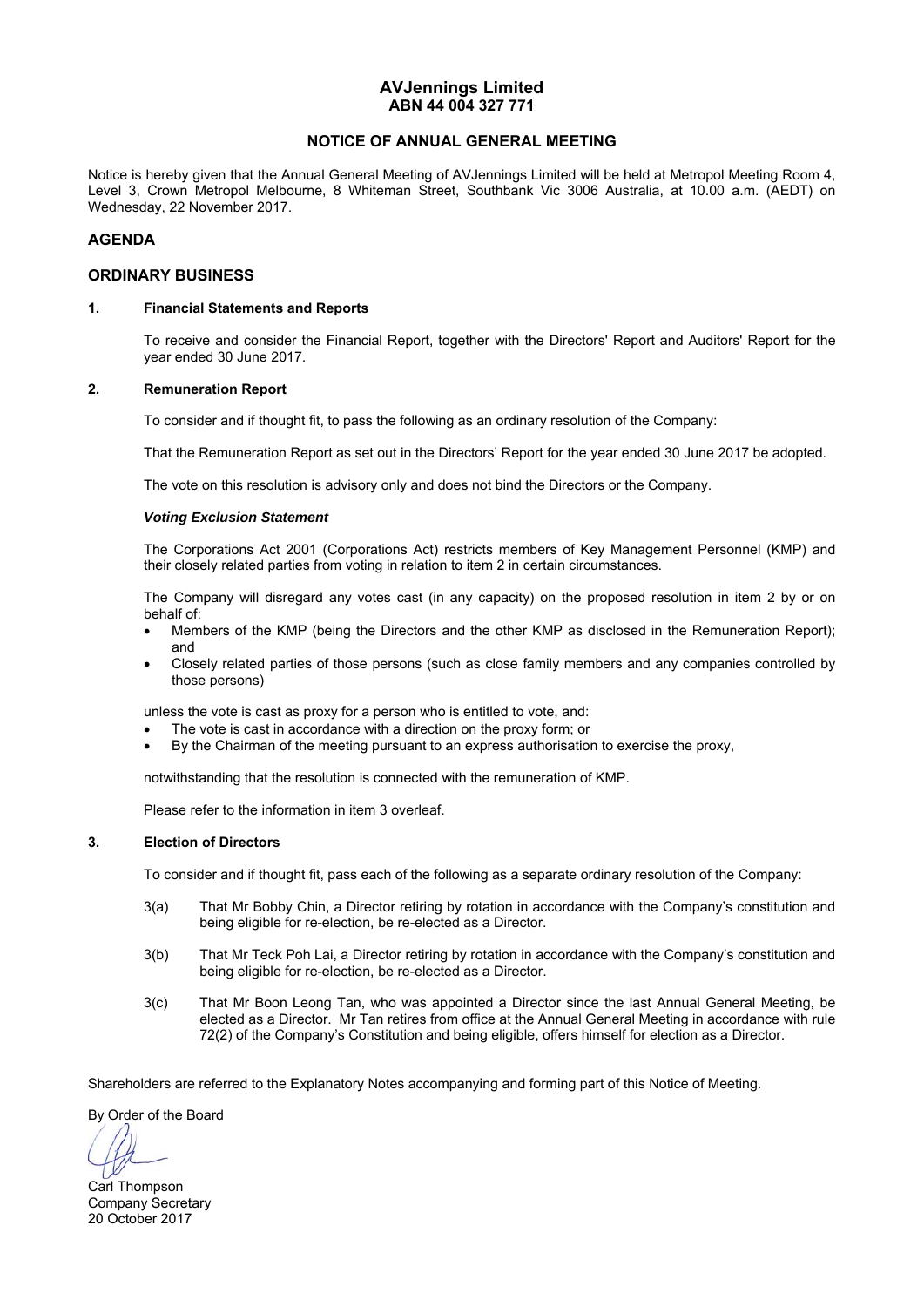The following information forms part of this Notice of Meeting.

### **1. Specified Time for Determining Voting Entitlements:**

For the purposes of the meeting, the Board has determined that shares will be taken to be held by the person who is the registered holder of the shares as at 7.00pm (AEDT) on Monday, 20 November 2017. Transactions registered after that time will be disregarded in determining entitlements to attend and vote at the meeting.

### **2. Information on Proxies:**

A proxy form accompanies this notice.

Please note that a shareholder entitled to attend and vote at the meeting is entitled to appoint a proxy. The proxy may be an individual or a body corporate. A proxy need not be a shareholder of the Company.

A shareholder who is entitled to cast 2 or more votes may appoint 2 proxies and may specify the proportion or number of votes each proxy is appointed to exercise. If a shareholder appoints 2 proxies and the appointment does not specify the proportion or number of the shareholder's votes each proxy may exercise, each proxy may exercise half of the votes (disregarding fractions).

For an appointment of a proxy to be effective, the form appointing the proxy and, if the form is signed by the appointor's attorney, the authority under which the form is signed (or a certified copy of the authority) must be received at the following address or by facsimile or electronic means at least 48 hours prior to the meeting at which the proxy intends to vote:

- By Mail: Locked Bag A14, Sydney South NSW 1235, Australia
- Online: www.linkmarketservices.com.au Log in using the holding details as shown on the Proxy Form.
- By facsimile: +61 2 9287 0309
- In Person: Share Registry Link Market Services Limited, 1A Homebush Bay Drive, Rhodes NSW 2138 or Level 12, 680 George Street, Sydney NSW 2000, Australia, during business hours.

### **3. Voting Exclusion:**

If a shareholder appoints a KMP (which includes each of the Directors) as proxy, the KMP will not be able to cast the shareholder's votes on item 2 unless the shareholder directs the KMP how to vote or the Chairman of the meeting is the shareholder's proxy. If a shareholder appoints the Chairman of the meeting as their proxy or the Chairman of the meeting is appointed as the shareholder's proxy by default, and the shareholder does not mark a voting box for item 2, then by signing and returning the Proxy Form the shareholder will be expressly authorising the Chairman of the meeting to exercise the proxy in respect of item 2 even though item 2 is connected with the remuneration of KMP, which includes the Chairman.

### **4. How the Chairman will vote available proxies:**

The Chairman of the meeting intends to vote all available proxies in favour of the resolutions set out in this Notice.

### **5. Default to the Chairman:**

Any directed proxies that are not voted on a poll at the meeting will automatically default to the Chairman of the meeting, who is required to vote proxies as directed.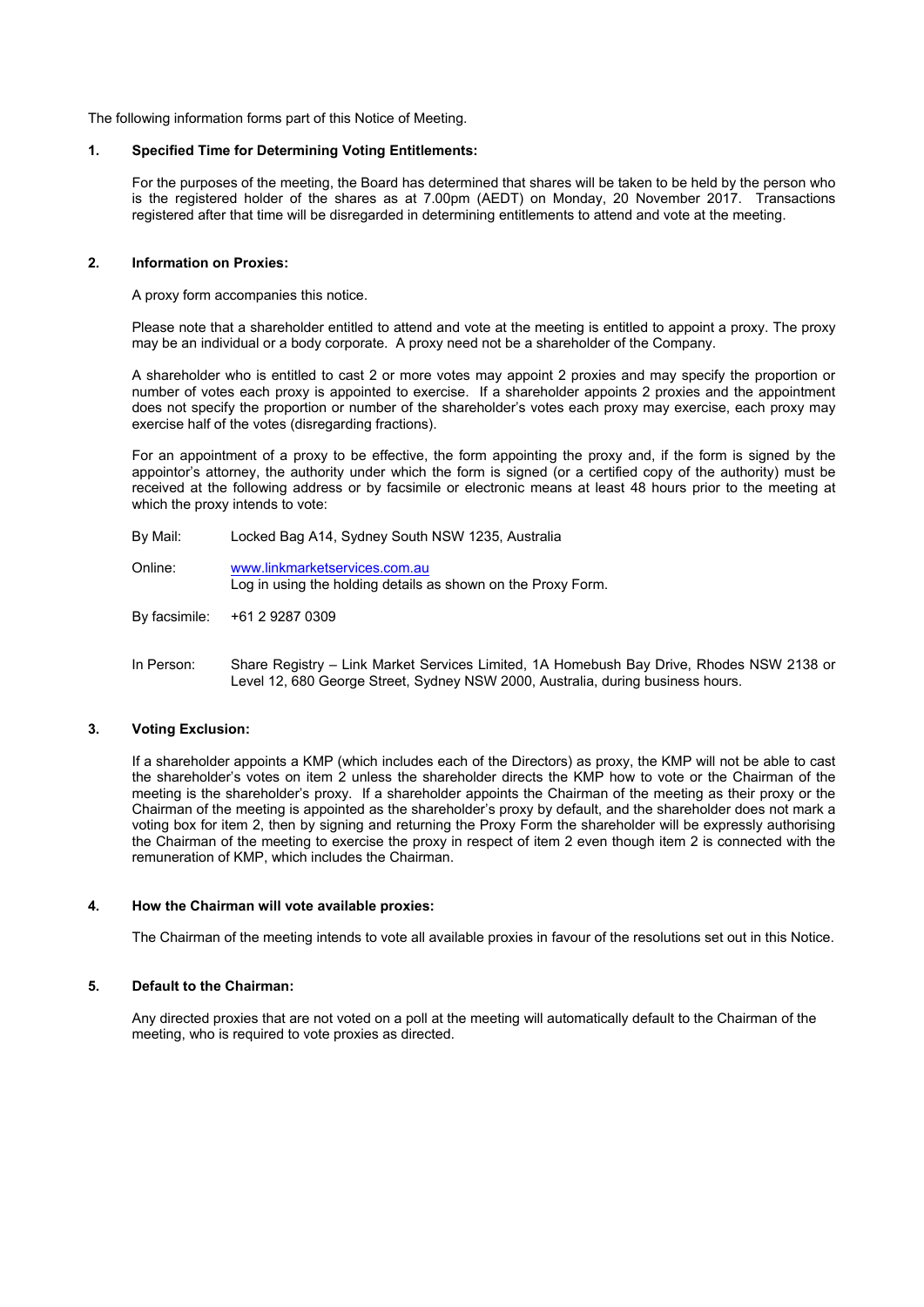## **EXPLANATORY NOTES ON RESOLUTIONS**

These Explanatory Notes are intended to provide shareholders of the Company with information on the resolutions contained in the accompanying Notice of Annual General Meeting. The Directors recommend that shareholders read these Explanatory Notes in full before making any decision in relation to the Resolutions.

# **Item 1**

### **Financial Statements and Reports**

The Australian Corporations Act 2001 (Corporations Act) requires the Company to lay its Financial Report and the reports of the Directors and Auditor for the last financial year before the Annual General Meeting.

No resolution is required for this item, but shareholders will be given the opportunity to ask questions and to make comments on the reports and the management and performance of the Company.

The Company's Auditor will be present at the meeting and shareholders will be given the opportunity to ask the Auditor questions about the conduct of the audit, the preparation and content of the Auditor's Report, the accounting policies adopted by the Company and the independence of the Auditor.

### **Item 2 Remuneration Report**

The Remuneration Report of the Company for the financial year ended 30 June 2017 is set out on pages 17 to 24 of the Company's 2017 Annual Report, which is also available on the Company's website at www.avjennings.com.au.

The Remuneration Report sets out the Company's remuneration arrangements for Directors and certain executives who together constitute Key Management Personnel.

The Chair of the meeting will allow a reasonable opportunity for shareholders to ask questions about, or make comments on, the Remuneration Report at the meeting. In addition, the Corporations Act requires that shareholders be asked to vote on the Remuneration Report. The Board recommends that shareholders vote in favour of the resolution.

Subject to the voting exclusion statement relating to this resolution as set out in the Notice of Meeting, the Chair of the meeting intends to vote undirected proxies in favour of the resolution.

The Corporations Act provides that the vote on this resolution is of an advisory nature only and does not bind the Company or its Directors.

#### **Items 3 (a), (b) and (c) Election of Directors**

Two Directors, Messrs Bobby Chin and Teck Poh Lai retire by rotation at this Annual General Meeting and seek reelection. A third Director, Mr Boon Leong Tan, who was appointed a Director during the year, retires from office at the Annual General Meeting and being eligible, offers himself for election as a Director pursuant to Clause 72(2) of the Company's Constitution. A profile of each Director follows.

**Mr Bobby Chin** *CA (ICAEW) B.Acc. Non-Executive Director* 

Mr Chin has been a Director of the Company since 18 October 2005. He is Chairman of the Audit Committee.

Mr Chin is currently the Chairman of NTUC Fairprice Co-operative Ltd, NTUC Fairprice Foundation Ltd and the Housing & Development Board. He is the Deputy Chairman of NTUC Enterprise Co-operative Ltd and a Director of Singapore Labour Foundation. He serves as a member of the Singapore Council of Presidential Advisers. Mr Chin served 31 years with KPMG Singapore and was its Managing Partner from 1992 until September 2005. He is an Associate Member of the Institute of Chartered Accountants in England and Wales. Resident of Singapore.

Mr Chin has been a valuable member of the Board and has made significant and constructive contributions to the Board and the Company during his years of service as a Director and as a member of the Audit Committee. The other members of the Board unanimously support the re-election of Mr Chin and recommend that shareholders vote in favour of the resolution.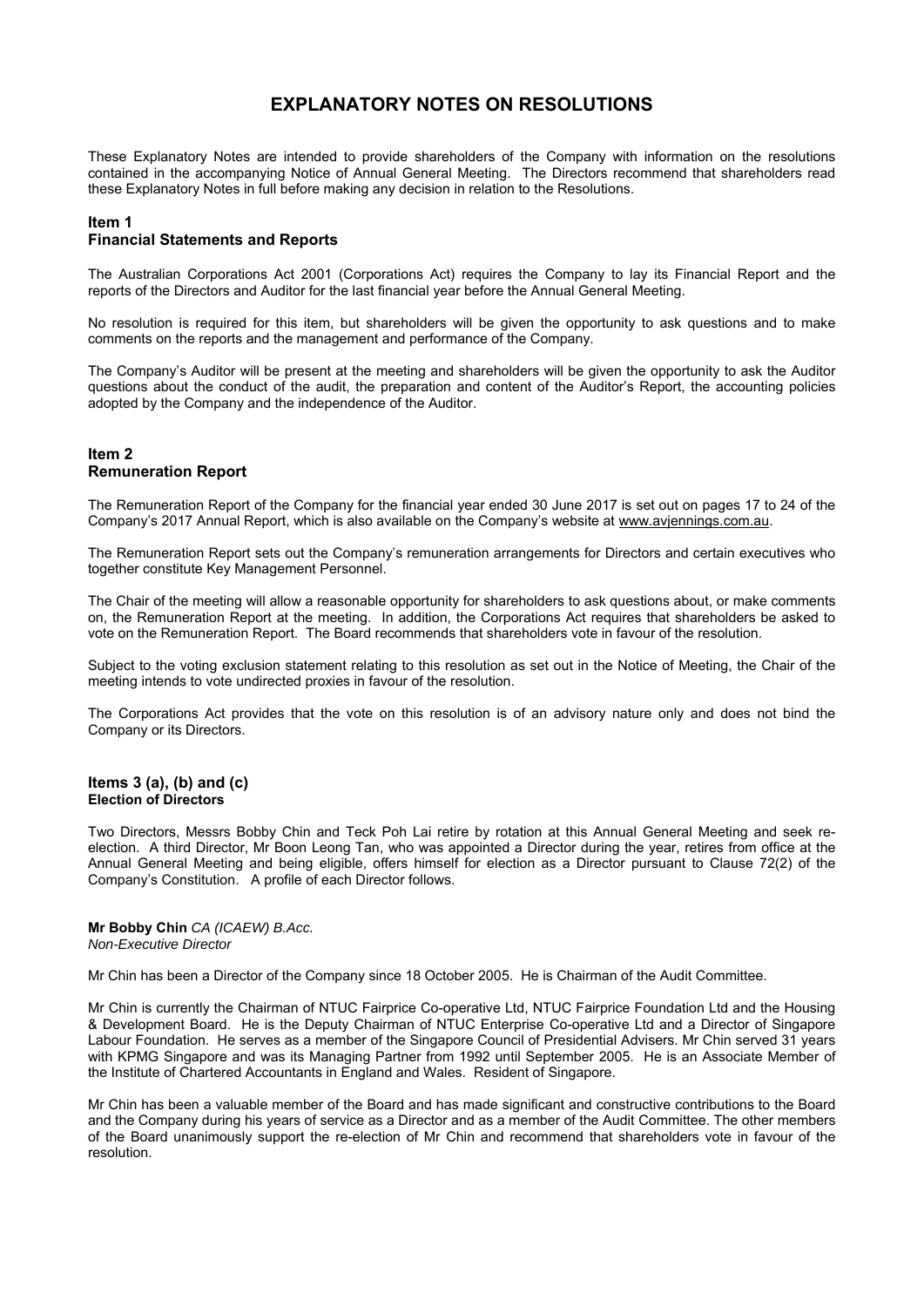#### **Teck Poh Lai** *B.A. Hons (Econ) Non-Executive Director*

Mr Lai has been a Director of the Company since 18 November 2011. He is a member of the Audit, Remuneration and Investments Committees.

Mr Lai has been a career banker since the late 1960s. He joined Citibank Singapore in April 1968, rising through the ranks to become Vice President and Head of the Corporate Banking Division. During his time with Citibank, Mr Lai undertook international assignments with Citibank in Jakarta, New York and London. His last position with Citigroup was as Managing Director of Citicorp Investment Banking Singapore Ltd (Corporate Finance and Capital Market Activities) from 1986 to 1987.

Mr Lai joined Oversea-Chinese Banking Corporation (OCBC) in January 1988 as Executive Vice President and Division Head of Corporate Banking. He moved on to various other senior management positions in OCBC, such as Head of Information Technology and Central Operations and Risk Management. He was head of Group Audit prior to retiring in April 2010. Resident of Singapore.

Mr Lai has been a valuable member of the Board and has made significant and constructive contributions to the Board and the Company during his years of service as a Director and as a member of the various Board sub-committees. The other members of the Board unanimously support the re-election of Mr Lai and recommend that shareholders vote in favour of the resolution.

## **Mr Tan Boon Leong** *DipUrbVal (Auckland University, NZ)*

*Non-Executive Director* 

Mr Tan has been a Director of the Company since 9 June 2017. He is a member of the Investments Committee.

Mr Tan has over 35 years of experience in real estate investment and asset management. He is a non-executive Director of SC Global Developments Pte Ltd., the Company's parent entity.

Mr Tan last held the position of Group Chief Operating Officer cum Chief Executive Officer (Singapore Investments) in Mapletree Investments Pte Ltd, a real estate company wholly-owned by Temasek Holdings (Private) Limited. During his service in Mapletree Investments from 2003 to 2010, the company's assets under management grew from US\$2 billion to US\$10 billion with no equity injections from shareholders.

Prior to his career in Mapletree Investments, Mr Tan served in Temasek Holdings (Private) Limited from 1995 to 2003 and held the position of Managing Director (Strategic Investments). His portfolio included Temasek Holdings' investments in real estate in Asia and Australia. His eight year career in Temasek Holdings included stints in venture capital investments in the IT sector, infrastructure investments in the energy and transportation sectors, and investments in financial services.

Mr Tan had also served in the Inland Revenue Authority of Singapore (IRAS) from 1975 to 1995 where he last held the position of Tax Director in the Superscale grade. In IRAS, he handled property taxation, real estate valuation and government land policy formulation & implementation. Resident of Singapore.

The other Directors believe that Mr Tan will bring invaluable commercial, industry and financial expertise to the Company, as it refines its business and financial models to meet the challenges that lie ahead. They unanimously support the election of Mr Tan as a Director and recommend that shareholders vote in favour of the resolution.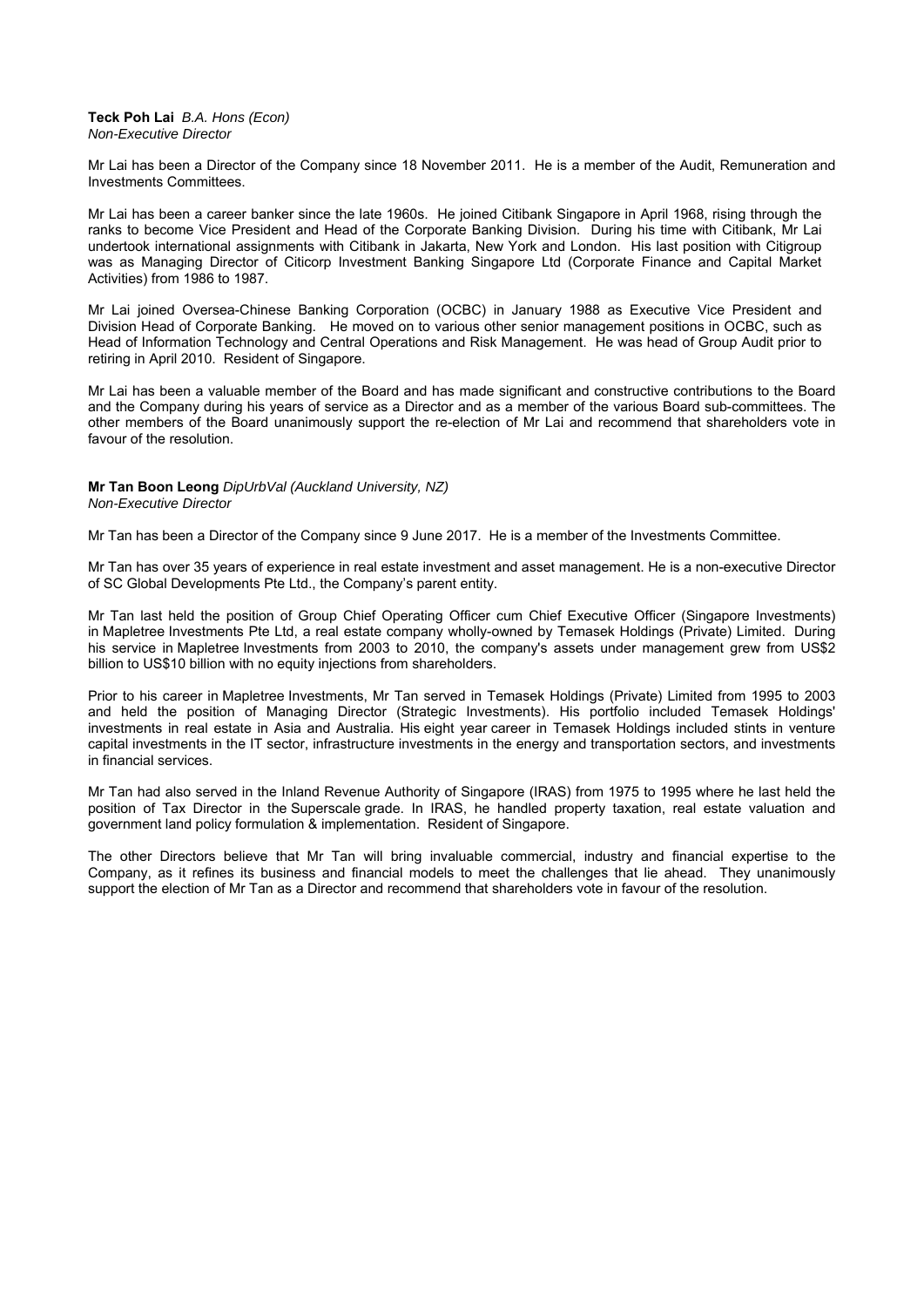

ABN 44 004 327 771

| <b>LODGE YOUR VOTE</b> |                                                                                                                                                     |
|------------------------|-----------------------------------------------------------------------------------------------------------------------------------------------------|
|                        | <b>ONLINE</b><br>www.linkmarketservices.com.au                                                                                                      |
|                        | <b>BY MAIL</b><br><b>AVJennings Limited</b><br><b>C/- Link Market Services Limited</b><br>Locked Bag A14<br>Sydney South NSW 1235 Australia         |
|                        | <b>BY FAX</b><br>+61 2 9287 0309                                                                                                                    |
| Ť                      | <b>BY HAND</b><br><b>Link Market Services Limited</b><br>1A Homebush Bay Drive, Rhodes NSW 2138; or<br>Level 12, 680 George Street, Sydney NSW 2000 |
|                        | <b>ALL ENQUIRIES TO</b><br>Telephone: +61 1300 554 474                                                                                              |

## PROXY FORM

I/We being a member(s) of AVJennings Limited and entitled to attend and vote hereby appoint:

### APPOINT A PROXY

the Chairman of the Meeting (mark box)

OR if you are NOT appointing the Chairman of the Meeting as your proxy, please write the name of the person or body corporate you are appointing as your proxy

or failing the person or body corporate named, or if no person or body corporate is named, the Chairman of the Meeting, as my/our proxy to<br>act on my/our behalf (including to vote in accordance with the following directions act on my/our behalf (including to vote in accordance with the following directions or, if no directions have been given and to the extent permitted by the law, as the proxy sees fit) at the Annual General Meeting of the Company to be held at 10:00am (AEDT) on Wednesday, Australia (the Meeting) and at any postponement or adjournment of the Meeting.

Important for Resolution 2: If the Chairman of the Meeting is your proxy, either by appointment or by default, and you have not indicated your voting intention below, you expressly authorise the Chairman of the Meeting to exercise the proxy in respect of Resolution 2, even though the Resolution is connected directly or indirectly with the remuneration of a member of the Company's Key Management Personnel (KMP).

The Chairman of the Meeting intends to vote undirected proxies in favour of each item of business.

For Against Abstain\*

## VOTING DIRECTIONS

Proxies will only be valid and accepted by the Company if they are signed and received no later than 48 hours before the Meeting. Please read the voting instructions overleaf before marking any boxes with an  $\boxtimes$ 

## 2 Adoption of Remuneration Report 3a Re-election of Mr Bobby Chin as a Director **Resolutions**

- 3b Re-election of Mr Teck Poh Lai as a Director
- 3c Election of Mr Boon Leong Tan as a Director

STEP 3

STEP 2

 $\bigcirc$  \* If you mark the Abstain box for a particular Item, you are directing your proxy not to vote on your behalf on a show of hands or on a poll and your votes will not be counted in computing the required majority on a

### SIGNATURE OF SHAREHOLDERS – THIS MUST BE COMPLETED

Shareholder 1 (Individual) Joint Shareholder 2 (Individual) Joint Shareholder 3 (Individual)

**AVJ PRX1701C**

Sole Director and Sole Company Secretary Director/Company Secretary (Delete one) Director

This form should be signed by the shareholder. If a joint holding, either shareholder may sign. If signed by the shareholder's attorney, the power of attorney must have been previously noted by the registry or a certified copy attached to this form. If executed by a company, the form must be executed in accordance with the company's constitution and the *Corporations Act 2001* (Cth).